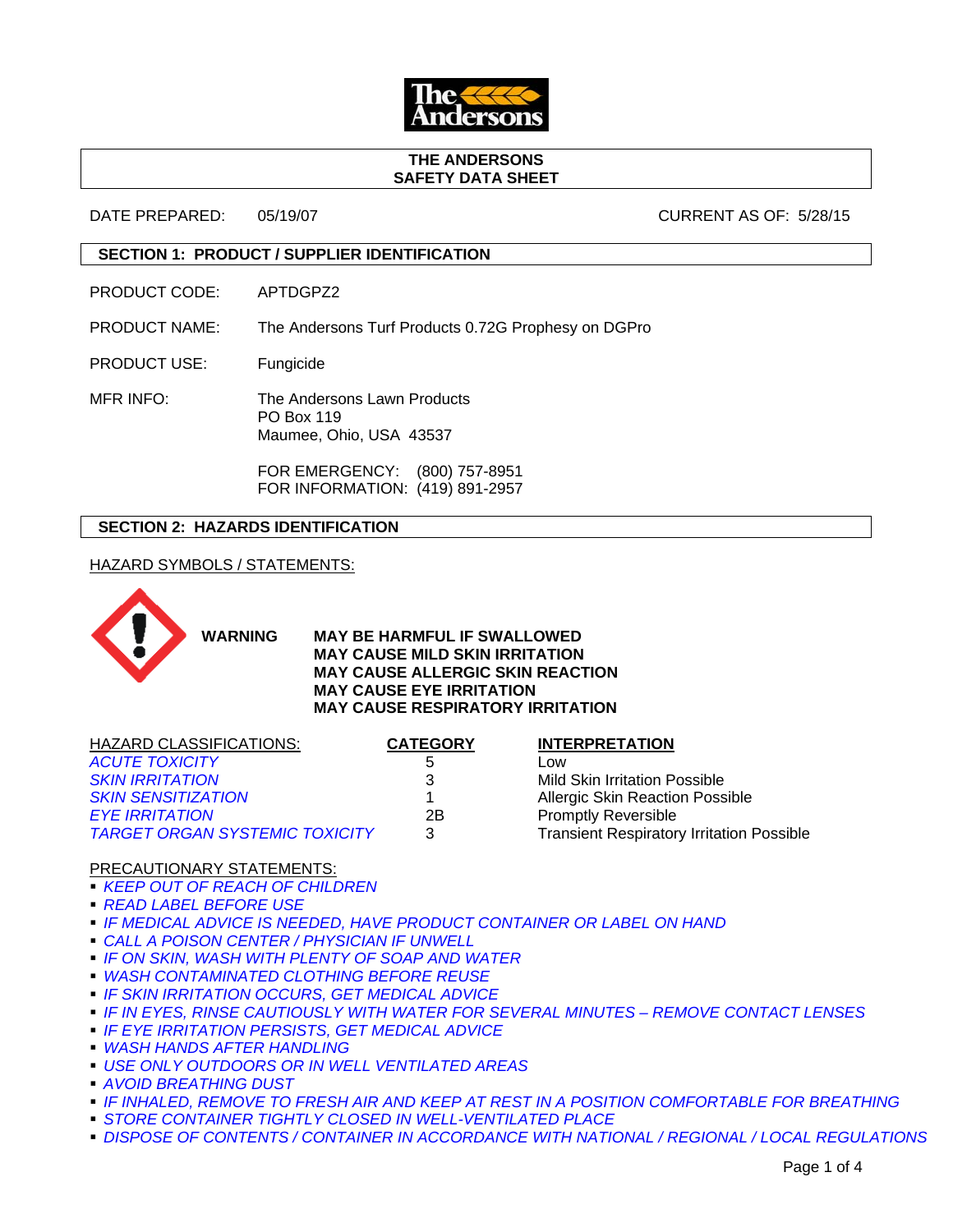| <b>SECTION 3: COMPOSITION / INFORMATION ON INGREDIENTS</b> |                                                                                                                                              |                |                                                                                                                                     |                                      |                                                                      |  |  |
|------------------------------------------------------------|----------------------------------------------------------------------------------------------------------------------------------------------|----------------|-------------------------------------------------------------------------------------------------------------------------------------|--------------------------------------|----------------------------------------------------------------------|--|--|
| <b>CHEMICAL IDENTITY</b>                                   |                                                                                                                                              | <b>SYNONYM</b> |                                                                                                                                     | <b>CAS NUMBER</b>                    | <b>CONCENTRATION (%)</b>                                             |  |  |
| Proprietary carrier                                        |                                                                                                                                              | DG Lite        |                                                                                                                                     | <b>Mixture</b>                       | 97.2                                                                 |  |  |
| Propiconazole pre-mix                                      |                                                                                                                                              | Prophesy       |                                                                                                                                     | <b>Mixture</b>                       | 2.8                                                                  |  |  |
| <b>SECTION 4: FIRST AID MEASURES</b>                       |                                                                                                                                              |                |                                                                                                                                     |                                      |                                                                      |  |  |
| IF INHALED:                                                | Move victim to fresh air. Seek medical attention if irritation persists.                                                                     |                |                                                                                                                                     |                                      |                                                                      |  |  |
| IF ON SKIN:                                                | Wash affected areas with soap and water. Seek medical attention if irritation<br>persists. Wash contaminated clothing before re-use.         |                |                                                                                                                                     |                                      |                                                                      |  |  |
| IF IN THE EYES:                                            | Immediately flush with water for at least 20 minutes. Seek medical attention if<br>irritation persists.                                      |                |                                                                                                                                     |                                      |                                                                      |  |  |
| IF SWALLOWED:                                              | If victim is alert and not convulsing, give one glass of water to dilute material.<br>Seek medical attention if problems develop or persist. |                |                                                                                                                                     |                                      |                                                                      |  |  |
| <b>SPECIAL TREATMENT:</b>                                  | None known                                                                                                                                   |                |                                                                                                                                     |                                      |                                                                      |  |  |
| <b>HEALTH HAZARDS:</b>                                     |                                                                                                                                              | See Section 11 |                                                                                                                                     |                                      |                                                                      |  |  |
| <b>SECTION 5: FIREFIGHTING MEASURES</b>                    |                                                                                                                                              |                |                                                                                                                                     |                                      |                                                                      |  |  |
| <b>EXTINGUISHING MEDIA:</b>                                |                                                                                                                                              |                | required.                                                                                                                           |                                      | Use media suitable for surrounding fire. No special media            |  |  |
| <b>SPECIFIC FIRE HAZARDS:</b>                              |                                                                                                                                              |                |                                                                                                                                     | Decomposition products may be toxic. |                                                                      |  |  |
| SPECIAL FIREFIGHTING PROCEDURES:                           |                                                                                                                                              |                | Wear full protective clothing and positive-pressure self-<br>contained breathing apparatus.                                         |                                      |                                                                      |  |  |
| <b>SECTION 6: ACCIDENTAL RELEASE MEASURES</b>              |                                                                                                                                              |                |                                                                                                                                     |                                      |                                                                      |  |  |
| SPILL / RELEASE PROCEDURES:                                | properly.                                                                                                                                    |                | Collect spilled product and store to re-use. Contaminated product<br>and/or environmental media should be recovered and disposed of |                                      |                                                                      |  |  |
| <b>ENVIRONMENTAL PRECAUTIONS:</b>                          |                                                                                                                                              |                |                                                                                                                                     |                                      | Prevent spilled material from entering storm drains or water bodies. |  |  |

PROTECTIVE EQUIPMENT: See Section 8

# **SECTION 7: HANDLING AND STORAGE**

Store in a cool, dry, well ventilated area.

# **SECTION 8: EXPOSURE CONTROLS / PERSONAL PROTECTION**

EXPOSURE LIMITS:

# **HAZARDOUS COMPONENT OSHA PEL ACGIH TLV**

DG Lite carrier 15 mg/m<sup>3</sup> (total) 10 mg/m<sup>3</sup> (inhalable) 5 mg/m3 (respirable) 3 mg/m3 (respirable)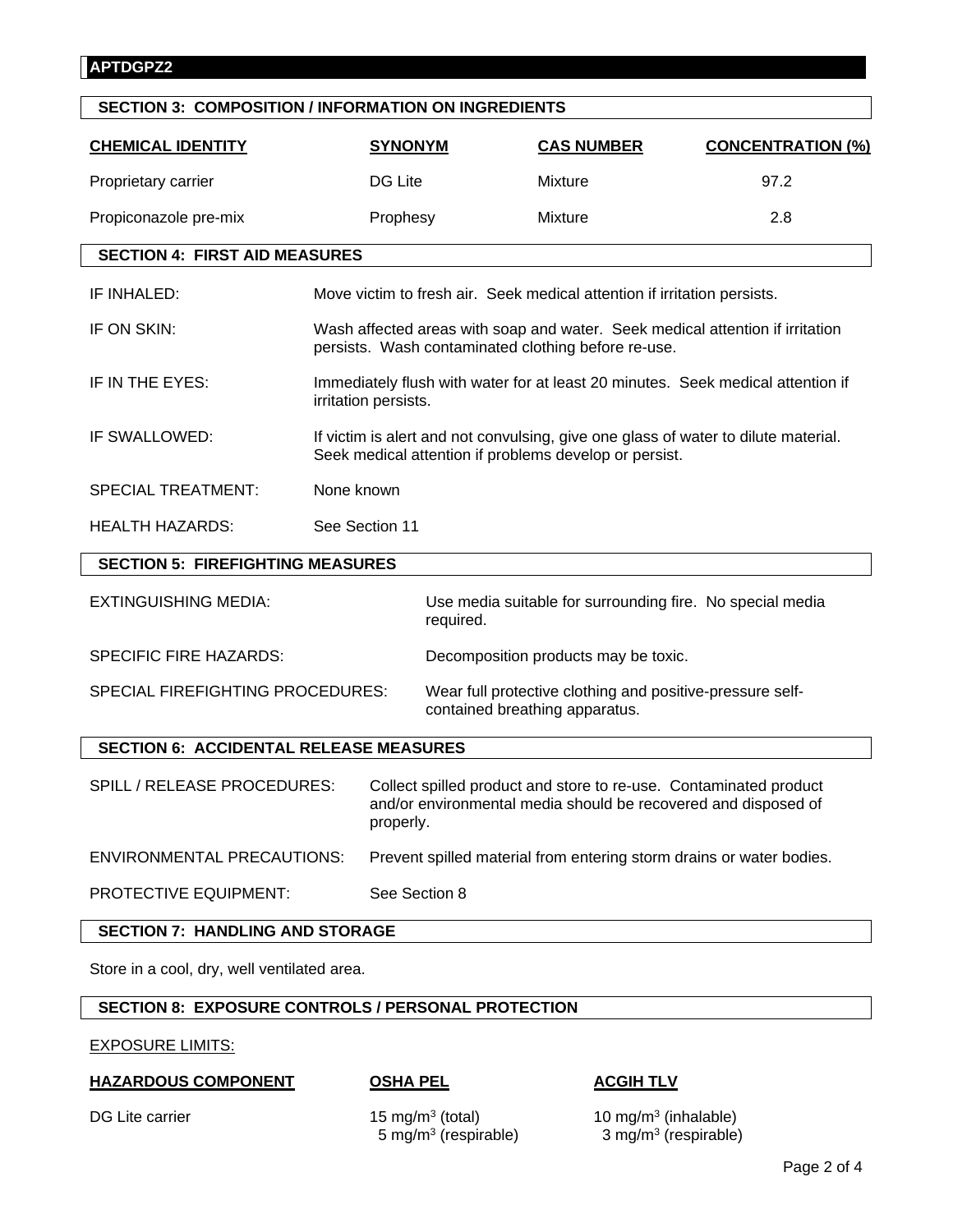## **APTDGPZ2**

#### PERSONAL PROTECTIVE EQUIPMENT / PROTECTION MEASURES / CONTROLS:

| <b>RESPIRATORY PROTECTION:</b> | NIOSH approved particulate / organic vapor respirator, if required  |
|--------------------------------|---------------------------------------------------------------------|
| EYE PROTECTION:                | Safety glasses with sideshields, goggles, or faceshield recommended |
| <b>SKIN PROTECTION:</b>        | Long sleeves, chemical resistant gloves recommended                 |
| <b>VENTILATION:</b>            | Local exhaust ventilation recommended                               |

# **SECTION 9: PHYSICAL AND CHEMICAL PROPERTIES**

| APPEARANCE AND ODOR:          | Tan colored granules, with slight odor |
|-------------------------------|----------------------------------------|
| pH:                           | Not available                          |
| <b>MELTING POINT:</b>         | Not available                          |
| <b>BOILING POINT:</b>         | Not applicable                         |
| <b>FLASH POINT:</b>           | Not flammable                          |
| EVAPORATION RATE:             | Not applicable                         |
| <b>FLAMMABLE LIMITS:</b>      | Not applicable                         |
| <b>VAPOR PRESSURE:</b>        | Not applicable                         |
| <b>VAPOR DENSITY:</b>         | Not applicable                         |
| SPECIFIC GRAVITY:             | Not available                          |
| SOLUBILITY (IN WATER):        | Partially soluble                      |
| <b>PARTITION COEFFICIENT:</b> | Not applicable                         |
| <b>AUTOIGNITION TEMP:</b>     | Not applicable                         |
| DECOMPOSITION TEMP:           | Not applicable                         |

## **SECTION 10: STABILITY AND REACTIVITY**

- STABILITY: Product is stable
- CONDITIONS TO AVOID: Excessive heat
- INCOMPATIBILITY: Strong acids, oxidizers

HAZARDOUS DECOMPOSITION PRODUCTS: CO<sub>x</sub>, SO<sub>x</sub>, NO<sub>x</sub>

### **SECTION 11: TOXICOLOGICAL INFORMATION**

- HEALTH EFFECTS: May be irritating to the nose, respiratory tract, and digestive system. Skin and eye irritation may also result. Skin allergies and sensitization are possible. Ingestion may cause gastrointestinal irritation, nausea, vomiting, and diarrhea.
- CARCINOGENICITY: None of the ingredients are known / listed carcinogens. However, product may contain trace amounts of crystalline silica and wood dust, which are listed by IARC as potential human carcinogens. In addition, product may contain trace amounts of ethylene oxide, a known carcinogenic and reproductive hazard.

#### INGREDIENT TOXICITY RANGES:

- ORAL: 1,517 mg/kg (propiconazole)
- DERMAL: > 2,000 mg/kg (propiconazole)
- INHALATION: Not available